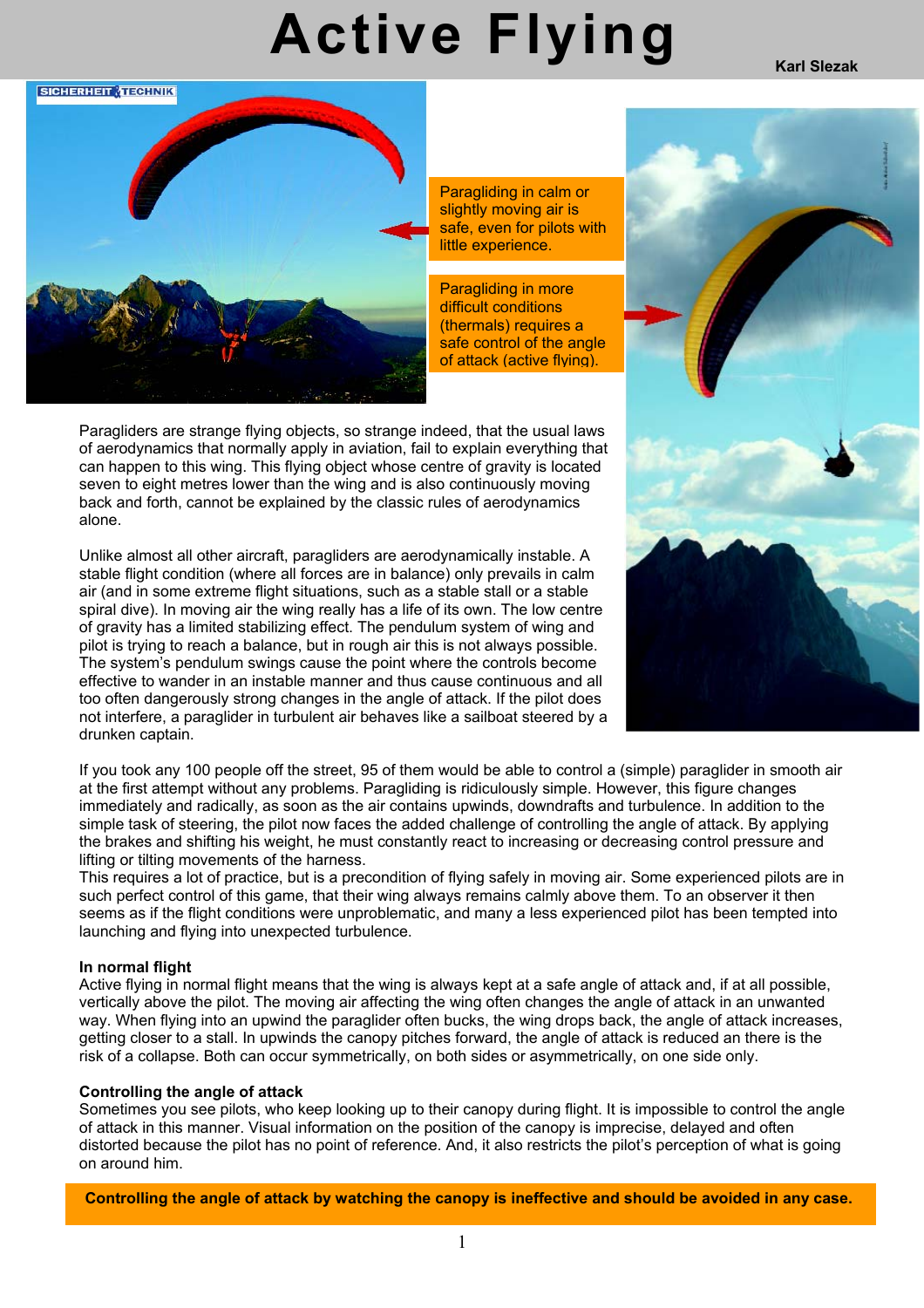# **Principle 1: Look in the direction you are flying**

Changes in the horizon inform the pilot about the canopy's movements. Looking in the direction of flight, the horizon moves down when the canopy drops back, and it moves up when the canopy pitches forward. Only if a pilot keeps looking ahead in the direction of flight, can he assess his situation in space correctly. This applies to all flight situations and forms one of the most important basic principles of paragliding. By the way: The more upright a pilot sits in his harness, the better the whole thing works!

# **Principle 2: Canopy dropping back – Do not break! Canopy pitching forward – Breaking is an absolute must!**

If the canopy pitches forward, the angle of attack decreases. In the case of strong forward pitching there is a risk of the canopy collapsing due to its insufficient angle of attack. The pilot must therefore prevent the canopy from pitching forward by pulling the controls down on both sides.

Inversely, the angle of attack increases if the wing drops back behind the pilot, e.g. when entering into a thermal. The canopy is closer to stalling. In these flight situations a significant breaking movement by the pilot can lead to a spin or a stall. When the wing drops back, the pilot therefore must not break and/or if the pilot is already holding the controls low, he must release them accordingly.

#### **Principle 3: Flying with constant control pressure**

Any change in the angle of attack immediately transfers into a change in the control pressure of the brakes. The control pressure presents the pilot with immediate information on the angle of attack and on what the canopy is doing or about to do.

Canopy pitching forward → angle of attack decreases → control pressure decreases

Canopy about to collapse → angle of attack decreases → control pressure decreases

Canopy dropping back → angle of attack increases → control pressure increases

In order to feel the control pressure, the pilot must fly with his controls slightly pulled in between the best gliding and the best sink rate in normal position. The task is then to maintain this known pressure - usually about 2-3 kg on each break - at all times.

If the control pressure decreases  $\rightarrow$  the pilot pulls the controls further down until the known control **pressure is restored** 

If the control pressure increases  $\rightarrow$  the pilot releases the controls until the known control pressure is **restored.**

"Active flying" refers to constant corrections of both control lines, whereby the control movement is an immediate reaction to the increase or decrease in control pressure. The ranges by which the controls have to be pulled down are usually short (10-30 cm), but can be significant, particularly in the case of strong forward pitching movement.

In the DHV film "Aktiv Fliegen" Christoph Kirsch gives a perfect demonstration of active flying, so does Toni Bender in his film "Glücklicher Ikarus".

# **The variable: Control distance**

The only time the control distances of a paraglider are constant is during stationary straight flight. The control distances change depending on the angle of attack of the canopy.

**Small angle of attack (Canopy pitching forward or is at risk of collapsing) → the control distance increases.** 

If the canopy pitches to the front of the pilot (small angle of attack), the useful control range moves further down. The neutral range of the controls increases, a controlling/braking input does not become effective until the brakes are pulled significantly further down.

# Large angle of attack (canopy dropping back)  $\rightarrow$  the steering distance decreases

If the canopy drops to the back of the pilot (large angle of attack), the useful control range moves further up. The neutral range of the brakes decreases or there is no longer a neutral range, any controlling/braking input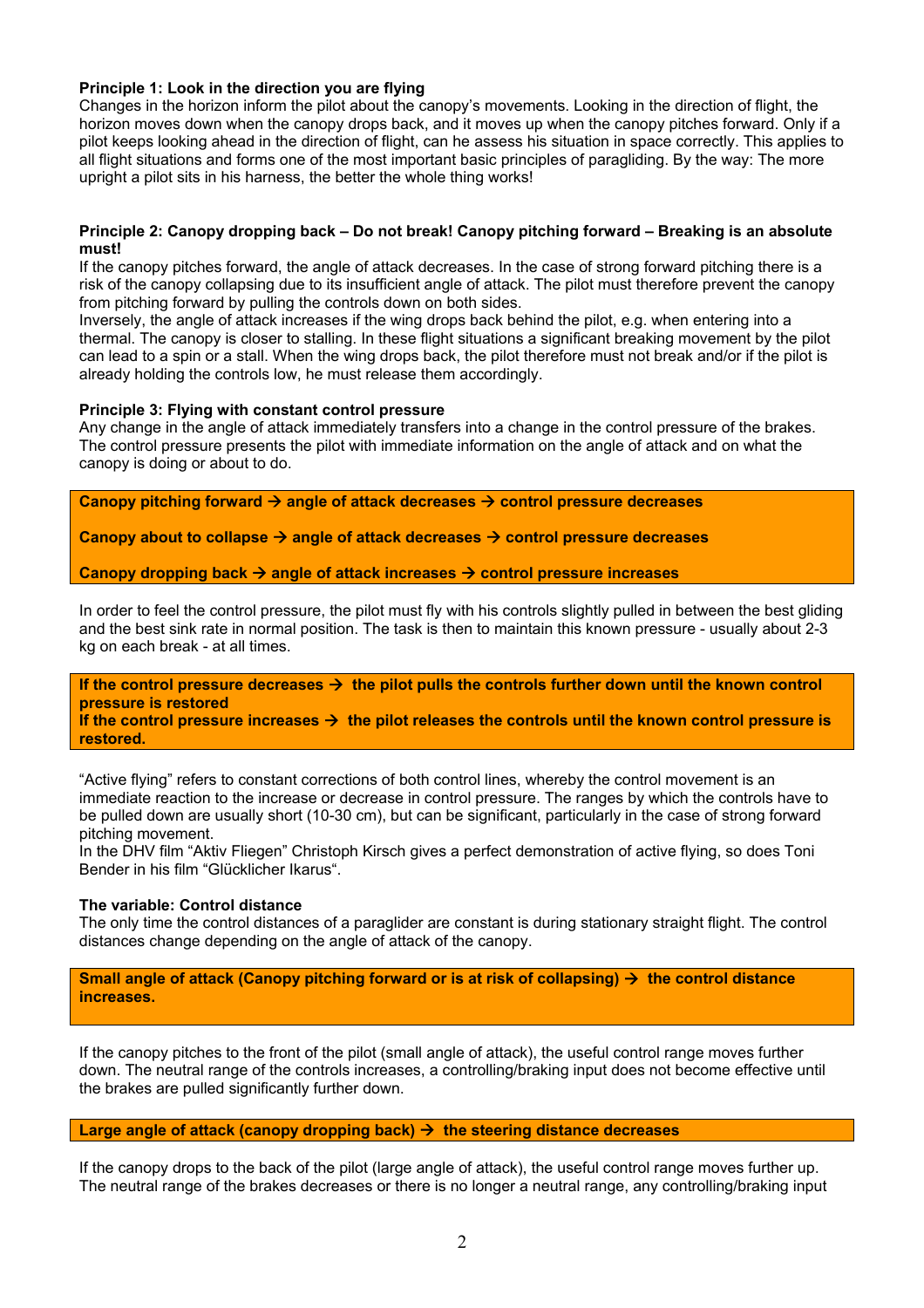takes effect, even if the movement is minor or there is a braking effect even when the brakes are not pulled at all.

With regard to active flying this means:

Get used to the control pressure in neutral position. Always keep your control lines in a position where you can feel the known control pressure from the neutral position, irrespective of how large or small the necessary control input is.

# **Forget about control distance – focus on control pressure!**

# **Intervene aggressively – then let go smoothly!**

Hard, fast, aggressive steering movements are all but normal in paragliding. With one exception: If the canopy requires it. This is the case, when the canopy pitches forward massively in turbulent air or as a consequence of a pilot error.

The pilot must then react in an equally aggressive manner, by quickly and decisively pulling the controls down far until the pitching has stopped. Even in this situation the control pressure will be at the right level. Typical of this situation is that the resistance on the controls will start at a very low point. If necessary, the pilot must pull the controls down to a point which would be dangerously near stall in normal flying conditions. Important: As soon as the forward pitching has stopped, the brakes must immediately be released smoothly. Due to the pilot's swinging motion, the angle of attack returns to normal rather quickly. If the brakes are held at too low a point, the wing slows down dangerously and could stall. Once again, the pilot receives this information through the control pressure, as it increases by the same measure as the angle of attack normalizes. Optimum pilot reaction: Release control(s) in a way that the known control pressure from the neutral position is always maintained.

This is similar in the case of an asymmetrical relief of tension on the wing or the entire leading edge, i.e. an impending collapse. The right reaction in this situation is to pull the brakes down decisively until the control pressure has been restored, and to then release the control(s).

| <b>Conclusion "Active Flying"</b> |                                                               |
|-----------------------------------|---------------------------------------------------------------|
|                                   | The pilot sits upright in his harness,                        |
|                                   | looking in the direction of flight.                           |
|                                   | He constantly reacts to decreasing                            |
|                                   | and increasing control pressure,                              |
|                                   | trying to maintain the same pressure on the                   |
|                                   | control lines.                                                |
|                                   | When the control pressure decreases,                          |
|                                   | the pilot pulls the brakes down decisively, in the case of an |
|                                   | increase in control pressure, the brakes are                  |
|                                   | released accordingly.                                         |

# **Active flying in different situations**

#### **Launch in steep terrain...**

If the canopy rises up dynamically, when it is being guided up in particularly steep terrain and in windy conditions, the situation is the same as when the wing tries to pitch forward aggressively during flight. The pilot must immediately and decisively pull the brakes far down to keep the canopy above him and prevent a collapse. During the take-off run, the controls must then again be released in an adapted manner.

#### **... and in flat terrain**

A flat launch spot with little wind on the other hand requires the pilot to react in almost exactly the opposite way, similar to flight situations in which the canopy is located behind the pilot. If the A-risers are released too early or the pilot brakes during the rising phase, it would inevitably lead to the wing not moving up above the pilot but remaining stuck behind him. In the acceleration phase in flat terrain, even relatively moderate braking can cause such a high angle of attack that the wing will not take-off.

#### **Flying in thermals**

Thermal areas with upwinds of different strengths and downdraft areas require a trained active flying style. Due to a decrease in the control pressure on the outside brake, which is always kept at tension, a sensitive pilot knows when the canopy is about to collapse (and immediately pulls the brakes down to the point of normal resistance). An increased control pressure on the inside brakes at a low point, inform the pilot of an increased angle of attack and require him to release the control line so as not to provoke a stall, if the increase is considerable. Circling in turbulent thermals requires active flying par excellence.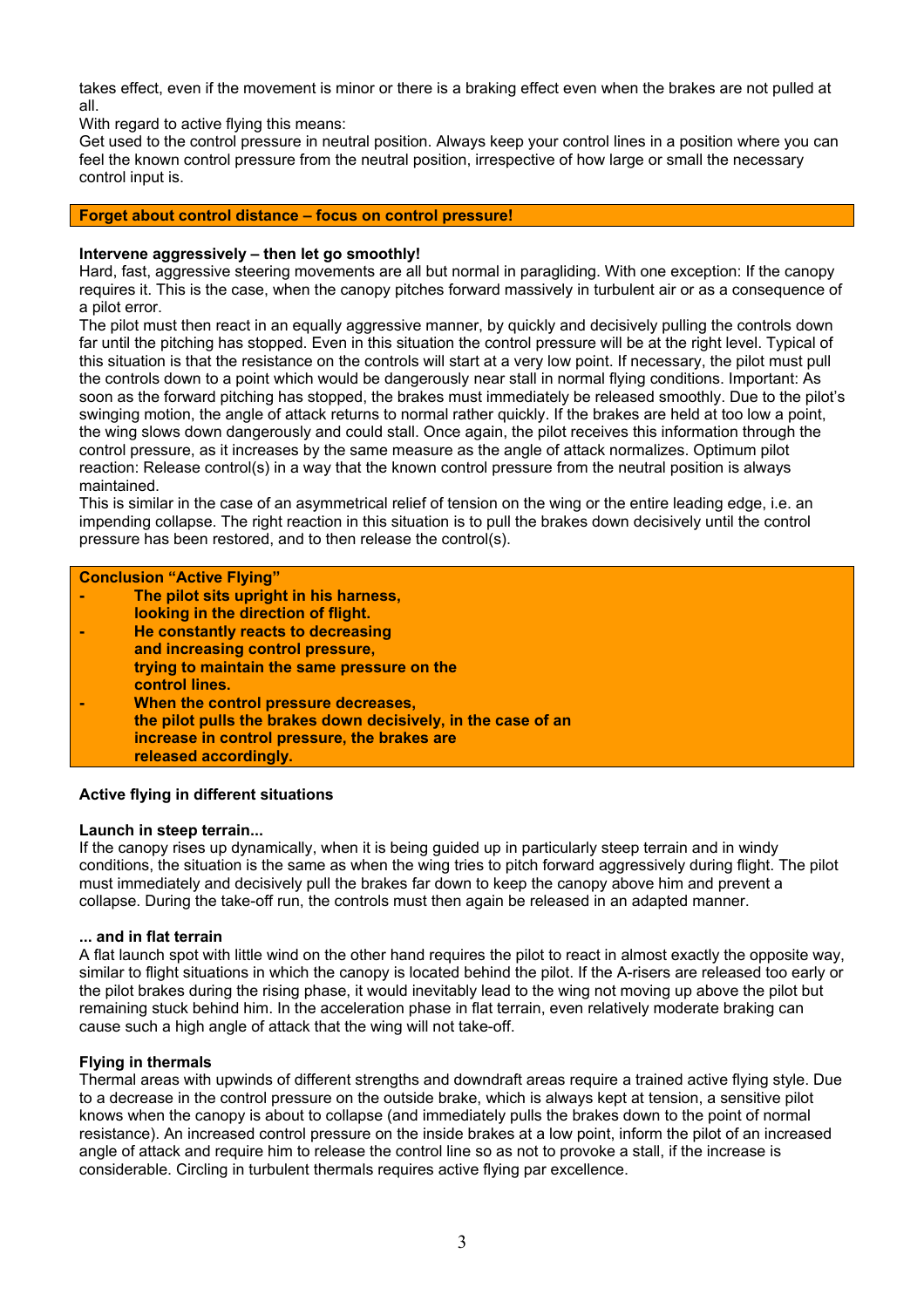# **Asymmetrical collapse**

If a pilot incurs an asymmetrical collapse of the wing in spite of his active flying, the laws of active flying remain as applicable as ever.

# **Front tuck**

After a front tuck of the canopy, the wing moves backwards while the pilot with his higher mass moves further ahead. Wing behind, pilot ahead, significantly high angle of attack – there is clearly only one thing to do: Do not break or you run the risk of a dangerous stall. The pilot must not pull the control lines before the canopy is at least above him again. If the canopy then shoots forward dynamically, it is absolutely vital to stop the motion in a consistent and decisive manner via the brakes.

# **Rotation**

In any kind of rotary movement the pendulum system of pilot and wing receives an additional dimension. It does not only swing back and forth, but also from side to side, while at the same time accelerating. A pitching movement turns into a combined rolling and pitching movement. This is

important, because it changes one parameter: the control pressure. This complicates active flying in circular motions considerably.

#### **Asymmetrical collapse**

If the canopy is in front of the pilot after an asymmetrical collapse, the pilot must immediately and decisively brake down the open side to prevent an uncontrolled rotation. The same rule applies here: If the wing is ahead, braking is a must. Sometimes, however, the angle of attack on the open, not-collapsed side is relatively high and the wing is behind the pilot. Then a significant control movement would definitely cause a stall and its potentially extreme reactions. In the case of asymmetrical collapses, the behavior of the canopy must always determine the pilot's actions. Strong tendency to turn (wing in front) = decisive steering in the opposite direction. No or only slight tendency to turn (wing behind) = no or little steering in the opposite direction.

#### **Spiral dive**

In a controlled spiral dive, the pilot applies an active flying t echnique in the same way as when circling in thermals. The strong centrifugal forces in a spiral dive, however, change the control pressure. It increases by a

multiple of the force. Even in moderate spirals, the pilot reaches double acceleration of gravity (2G). Subsequently, the control pressure also doubles. In the spiral dive an uncontrolled acceleration of the canopy must be prevented. As the canopy always accelerates via the outside of the wing, the spiral speed is controlled via the outside brake by applying the active flying technique. If the speed increases in an unwanted manner, the pilot pulls the



brakes further to slow down. If the wing becomes too slow, it can be speeded up by releasing the outside control.

#### **Active flying with the accelerator**

The accelerator not only provides a significant potential of speed (which should be used carefully) but also an additional means of controlling the angle of attack. Even those who do not want to use the accelerator for speeding up, can use it as a great compensation tool for flight situations with a high angle of attack. Example: Flying with "big ears". The accelerator should be employed, in order to compensate for high angles of attack and the associated potential risk of a stall. As the controls cannot be used to fly actively with big ears, the pitching movement has to be compensated for with the help of the accelerator. The starting position is a half- or two-thirds application of the accelerator. When the wing begins to pitch backwards, the pilot accelerates so that the wing remains above the pilot. If the canopy wants to move forward, the accelerator is released by just enough for the canopy to remain above of the pilot. Just like active flying with the controls, a well-dosed

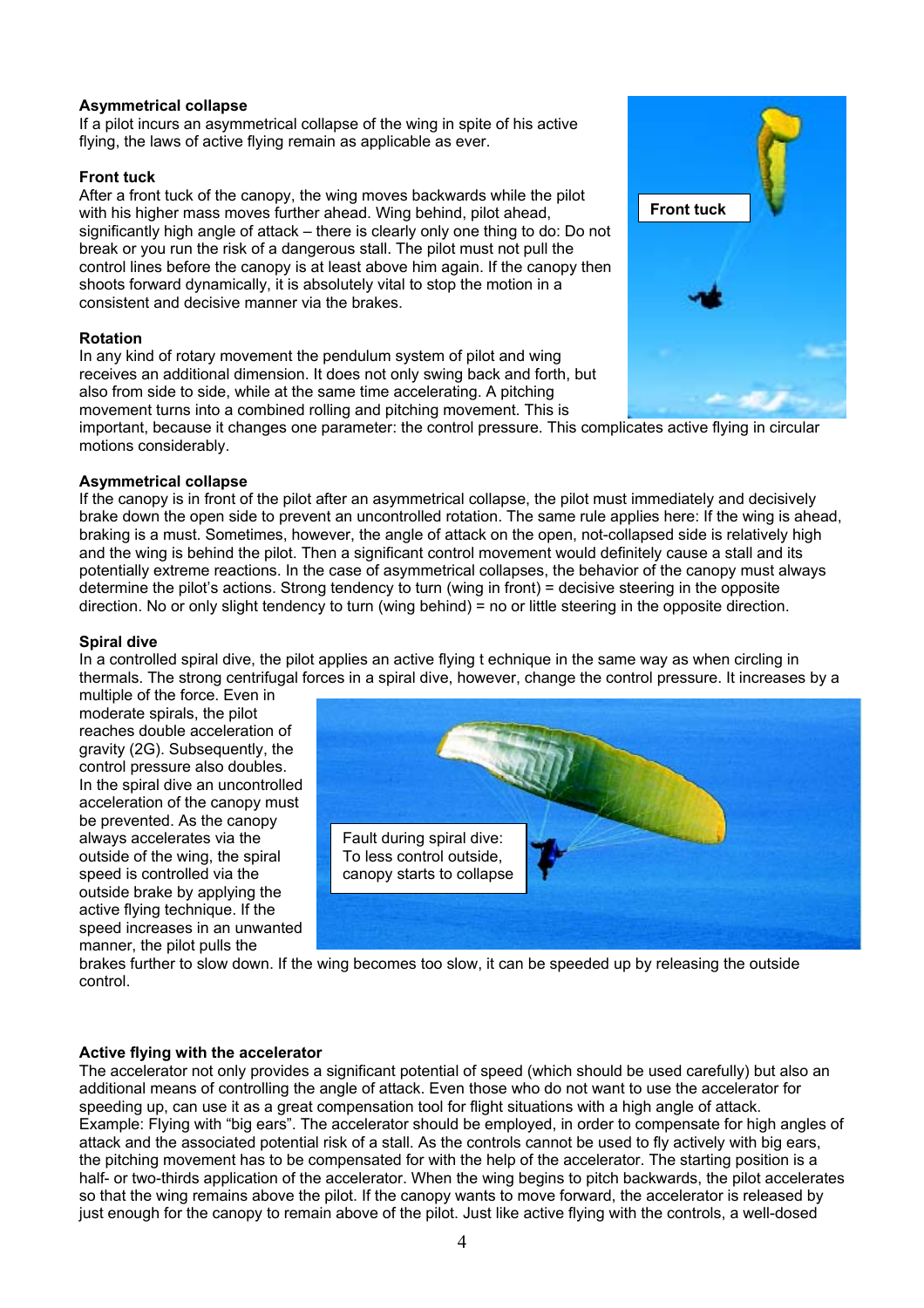use of the accelerator must also be practiced. After some practice the pilot will manage to time the use of the accelerator correctly and to react to the resistance of the accelerator and thus foresee disturbances as they evolve and compensate for them immediately.

The accelerator can also provide the pilot with a good tool against an increase in the wing's angle of attack during normal flight in moving air. Example: Entering thermals. A bucking of the wing can be prevented in an optimum manner, through a combination of controls (release) and accelerator (short slight acceleration). Whenever the canopy moves backwards in an unwanted manner during flight, a slight temporary acceleration helps to get the angle of attack back into its normal range quickly. The acceleration is stopped, when the canopy is back above the pilot. The foot accelerator must be used carefully and in a well-dosed manner, by only a few centimetres. "Bigger is better" does not apply in this case.

### **No rule without exception**

As we have seen, the basic rules of active flying can be transferred to almost any flight situation. One clear exception is a stall. In the case of a stall, the exact opposite applies. Let's take the full-stall as an example: The airflow has broken away on both sides, the control lines are pulled down completely. Active flying is impossible, because the wing is no longer in the range of a safe angle of attack (stall = excessive angle of attack, airflow from below). A return to a normal flight situation is only possible, by releasing the brakes. Other than during active flying, the brakes must, however, not be released when the pilot is under the wing. This would cause the wing to shoot forward dynamically in a dangerous manner. The controls should be released when the canopy is in front of the pilot.

# **B-Stall**

A canopy which is strongly pitching forward can be stopped by using both brakes energetically. The same applies when exiting from a B-stall. In this case the canopy should be left to move forward uninhibitedly without braking interference from the pilot.

# **Practice on the ground…**

Paragliding in very active air is highly demanding on pilots. A pilot must have flown in thermals for many hours, before an active flying technique comes natural to him and he knows how to react appropriately. An excellent training exercise for this is ground handling. The following exercises are particularly suitable to practice the principles of active flying effectively on the ground: Practice basic ground handling, so

that you are able to keep the canopy above your head.

Turn around as if you were going to launch. Hold both control lines in neutral position and try to keep the canopy above yourself by correcting any decrease and increase in control pressure. While doing this, if at all possible try not to look up.



Ask a colleague to collapse the canopy on one side by pulling on the outside A-lines. You will realise by how much the pressure on the affected control line decreases. Try to be quicker than your colleague and prevent/reduce the collapse by correcting the control pressure immediately. In order for that to work, the collapse must be induced by a small impulse only and not by keeping the A-risers pulled down. Otherwise it won't work.

Let the canopy move up dynamically and overshoot. Interfere by exerting energetic parallel control pressure. You will notice that you have to pull the controls down very far and the resistance will start at a very late point. You should also practice to release the brakes in a well-dosed manner.

#### **... and in the air**

Pitching and intervening is the best of all practice manoeuvres for active flying. The objective of the exercise is to make the canopy pitch so significantly that you can practice stopping the diving movement of the canopy. The pilot immediately learns what intensity and speed control input is necessary to prevent the canopy from shooting forward and he also learns how to time the subsequent release of the controls correctly. The pitching manoeuvre is not at all easy with regard to the timing of pulling and releasing the controls. The best way of